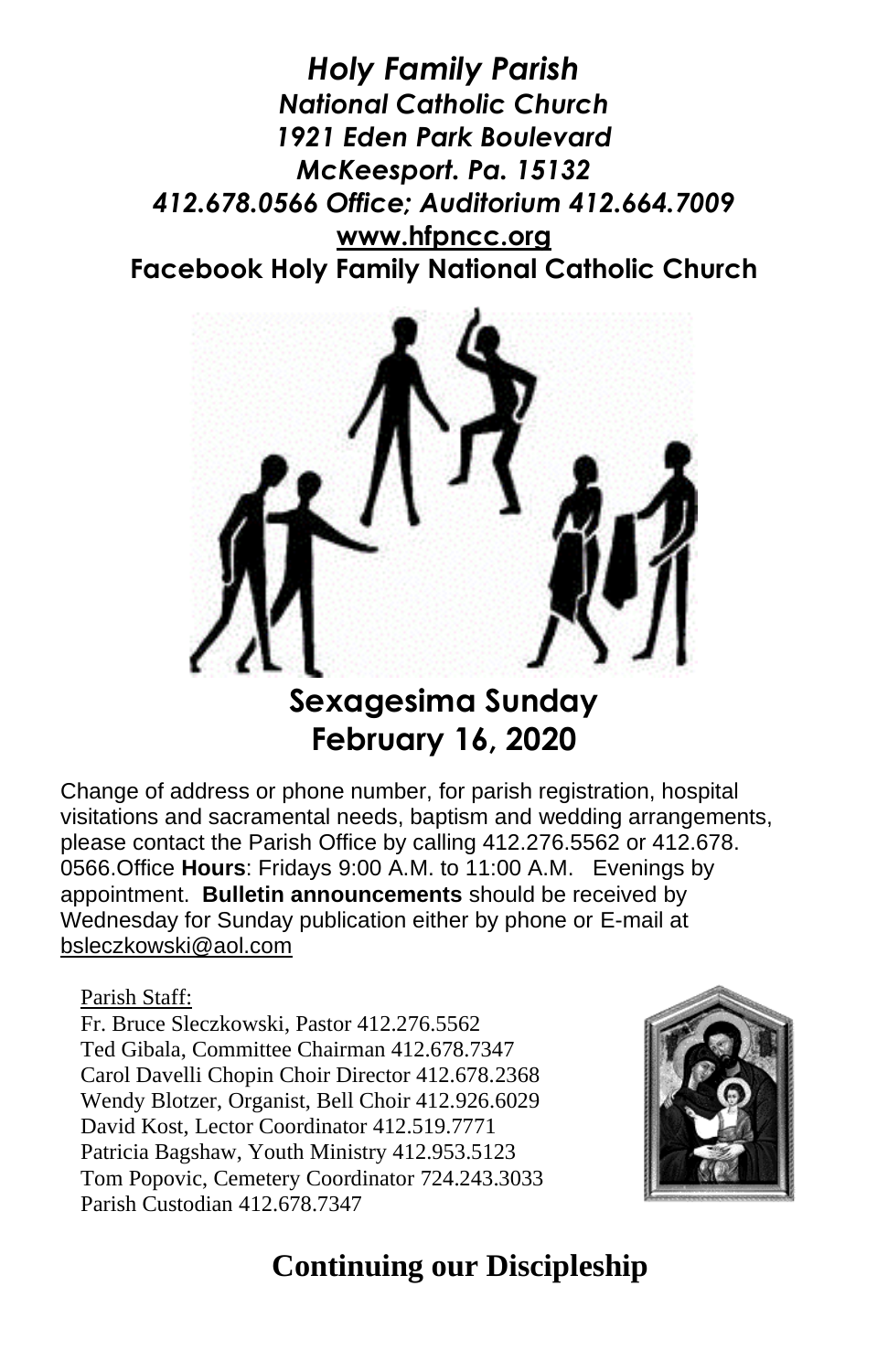#### **SEXAGESIMA MASS LITURGY**

| <b>OPENING HYMN</b>                                                 | <b>Bulletin</b>          |
|---------------------------------------------------------------------|--------------------------|
| PENITENTIAL RITE                                                    | Page 66                  |
| <b>ENTRANCE HYMN</b>                                                | James 2: 1, 9            |
| C: My brothers and sisters, show no partiality as you adhere to the |                          |
| faith in our glorious Lord Jesus Christ.                            |                          |
| R: But if you show partiality, you commit sin, and are convicted    |                          |
| by the law as transgressors.                                        |                          |
| C: Glory be to the Father and to the Son and to the Holy Spirit.    |                          |
| R: As it was in the beginning, is now, and ever shall be, world     |                          |
| without end. Amen.                                                  |                          |
| <b>KYRIE</b>                                                        | Page 67                  |
| <b>GLORIA</b>                                                       |                          |
| <b>OPENING PRAYER</b>                                               |                          |
| <b>LITURGY OF THE WORD</b>                                          |                          |
| <b>First Reading</b>                                                | Leviticus 19: 1-2, 17-18 |
| <b>Responsorial Psalm</b>                                           | Psalm 103                |
| R: The Lord is kind and merciful.                                   |                          |
| <b>Second Reading</b>                                               | 1 Corinthians 3: 16-23   |
| Gospel Acclamations.                                                | 1 John 2: 5              |
| L: Alleluia, Alleluia.                                              |                          |
| R: Whoever keeps the word of Christ, the love of God is truly       |                          |
| perfected in him.                                                   |                          |
| R: Alleluia, Alleluia.                                              |                          |
| Gospel                                                              | Matthew 5: 38-48         |
| <b>SACRAMENT OF THE WORD</b>                                        |                          |
| <b>LITURGY OF THE FAITHFUL</b>                                      |                          |
| <b>NICENE CREED</b>                                                 | Page 71                  |
| <b>GENERAL INTERCESSION</b>                                         |                          |
| R: Lord, Hear our Prayer                                            |                          |
| <b>OFFERTORY</b>                                                    | Page 73                  |
| THE GREAT THANKSGIVING                                              |                          |
| <b>EUCHARISTIC PRAYER 4</b>                                         | Page 88                  |
| <b>SIGN OF PEACE</b>                                                |                          |
| <b>COMMUNION</b>                                                    | Page 98                  |
| POST COMMUNION PRAYER                                               |                          |
| <b>CONCLUDING RITE</b>                                              |                          |
| <b>DISMISSAL BLESSING</b>                                           | Page 100                 |
| <b>CLOSING HYMN</b>                                                 | <b>Bulletin</b>          |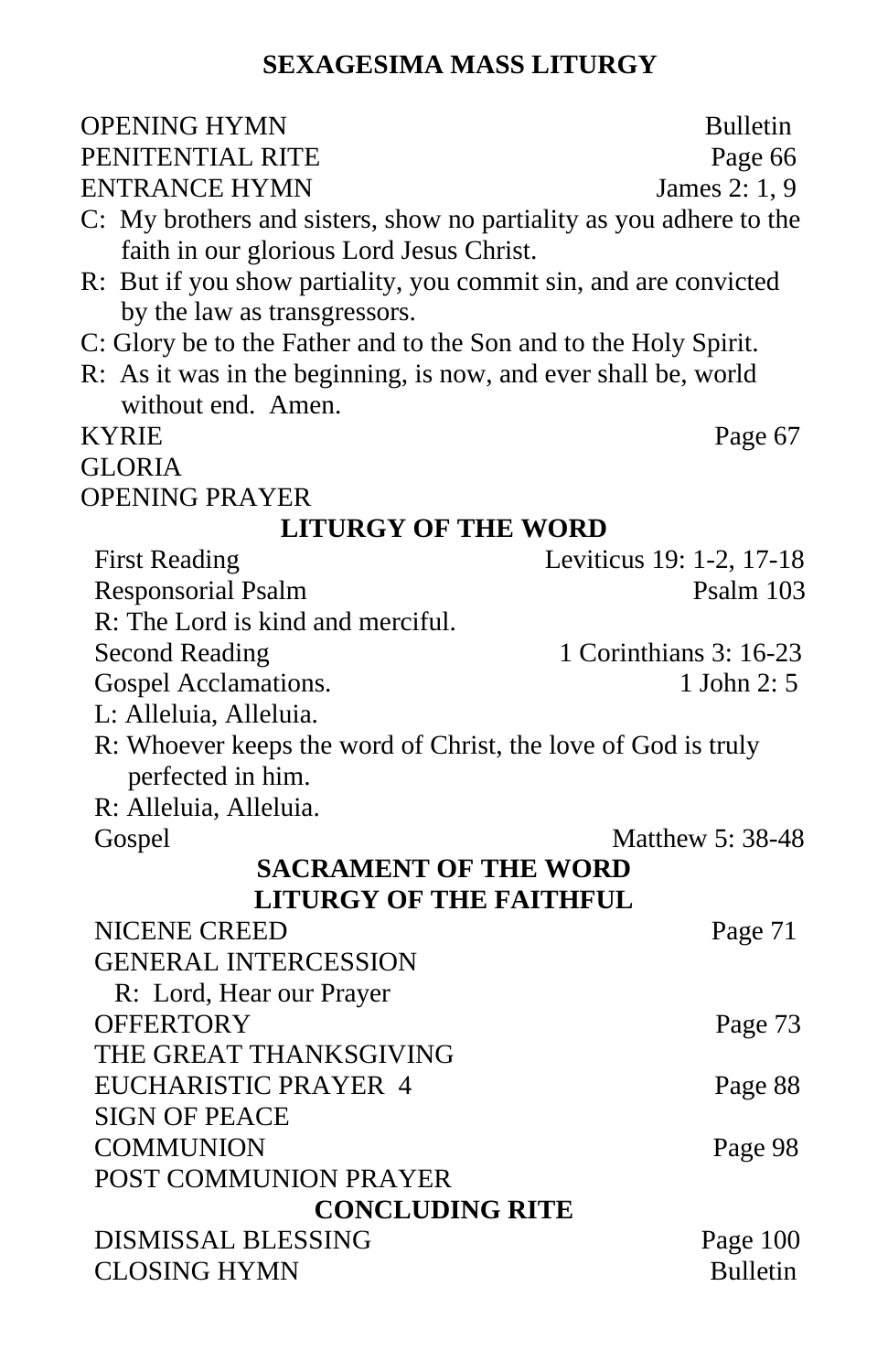# **Opening Hymn: "Love Divine, All Love Excelling"**

CC Hymnal 352 verses 1, 2, & 3

Love divine, all love excelling, Joy of heav'n to earth come down, Fix in us your humble dwelling, all Your faithful mercies crown. Jesus source of all compassion, love unbounded love all pure Visit us with your salvation, let your love in us endure.

Come almighty to deliver, let us all your life receive, Suddenly return and never, never more your temples leave. Lord we would be always blessing, serve You as your hosts above, Pray and praises You without ceasing, glory in your precious love.

Finish then Your new creation, pure and spotless, gracious Lord, Let us see your great salvation, perfectly in you restored. Changed from glory into glory, till in heav'n we take our place, Till we sing before th'almighty, lost in wonder, love and praise.



**Closing Hymn: "Love Is the Sunlight"** CC Hymnal #459

Love is the sunlight shaped of your splendor, Love is the star bright born of your hand. Blessing of heaven graciously given, Radiant with glory from Your command.

Love is the spacious quiet of shadows, Love is the gracious shade of release. Mist of the morning, mid-day adorning, Cool with the twilight breath of Your peace.

May we in gladness grow in Your sunshine, May we in sadness rest in your shade. Giving and gaining, ever remaining, One in the marriage Your love has made.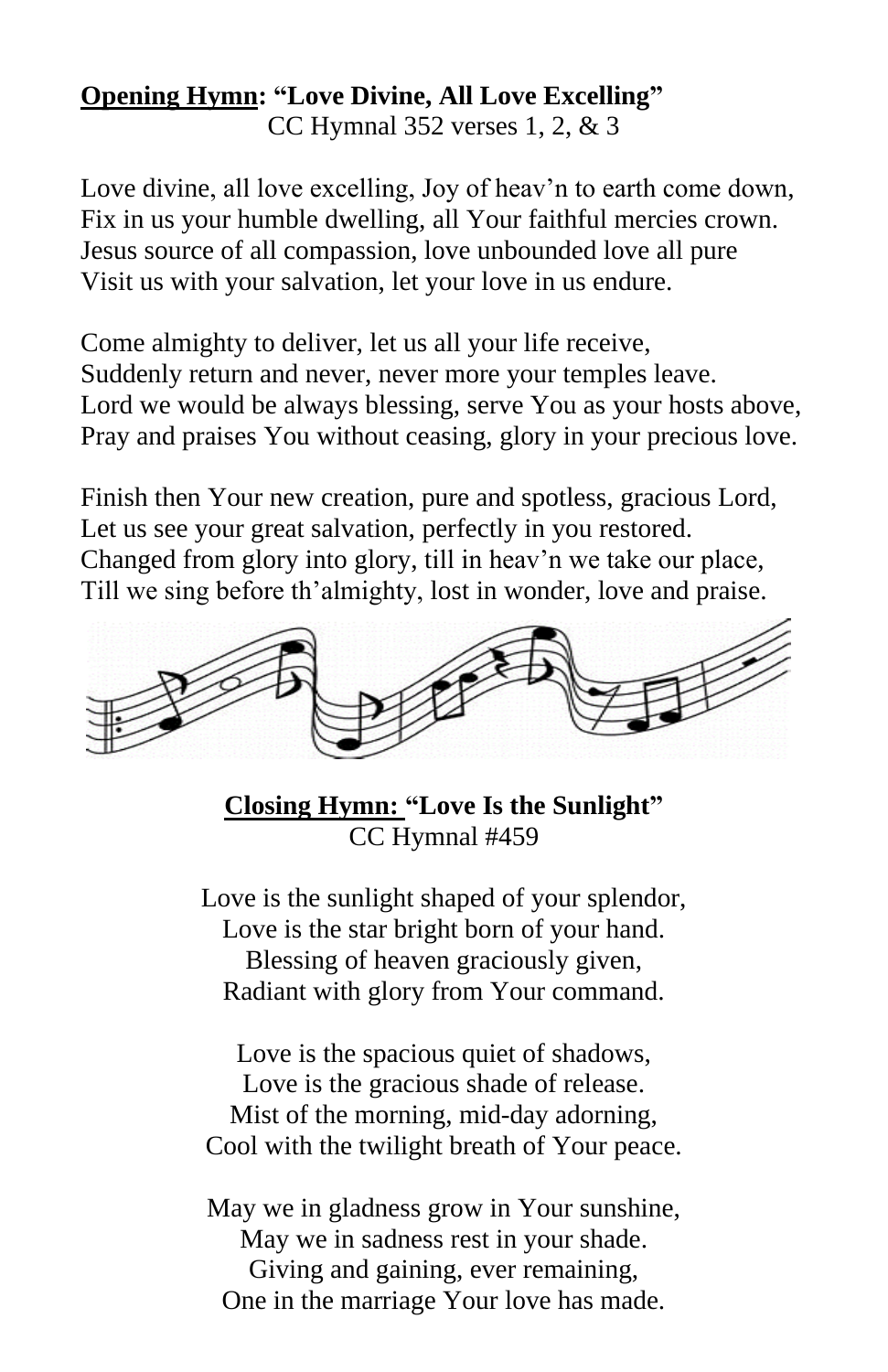#### **This Week**

| Sunday, February 16, 2020                          | <b>Sexagesima Sunday</b> |
|----------------------------------------------------|--------------------------|
| <b>Holy Mass</b>                                   | 9:00 A.M                 |
| +Edmund Adamek Int. Janet & Jacob Ghetian; +George |                          |
| <b>Jugan</b> Int. PNU Branch 132                   |                          |
| <b>SOCL</b>                                        | $10:15$ A.M.             |
| Fellowship Hour                                    | $10:15$ A.M.             |
| <b>Holy Mass</b>                                   | $11:00$ A.M.             |
|                                                    |                          |

| <b>Wednesday, February 19, 2020</b> |             |
|-------------------------------------|-------------|
| <b>Bible Study</b>                  | 5:45 P.M.   |
| Chopin Choir Rehearsal              | $7:00$ P.M. |

#### **Thursday, February 20, 2020**

| <b>Annunciation Bell Choir Rehearsal</b> | 6:30 P.M.   |
|------------------------------------------|-------------|
| Parish Council Meeting                   | $7:30$ P.M. |

| Sunday, February 23, 2020                                      | <b>Quinquagesima Sunday</b> |
|----------------------------------------------------------------|-----------------------------|
| <b>Holy Mass</b>                                               | 9:00 A.M.                   |
| +Edmund Adamek (95 <sup>th</sup> Birthday) Int. Laura Adamek & |                             |
| Family; +Thomas Muse Int. Kevin, Alexa, Abby & Jack            |                             |
| Foster                                                         |                             |
| <b>SOCL</b>                                                    | 10:15 A.M.                  |
| Fellowship Hour                                                | 10:15 A.M.                  |
| <b>Holy Mass</b>                                               | 11:00 A.M.                  |
| + Ted Balawajder Int. Bob & Janet Yonek                        |                             |
| <b>Youth Convocation Meeting Conference Call</b>               | 7:00 P.M.                   |

#### **Pierogi This Week**

Please join us on Thursday, February 20 and Friday, February 21 for our monthly pierogi making preparation and sale here at Holy Family. Come share in Christian fellowship by volunteering in this worthwhile program for our church. Lunch will be provided! Call Carol Burlikowski Program Coordinator @ 412.398.0162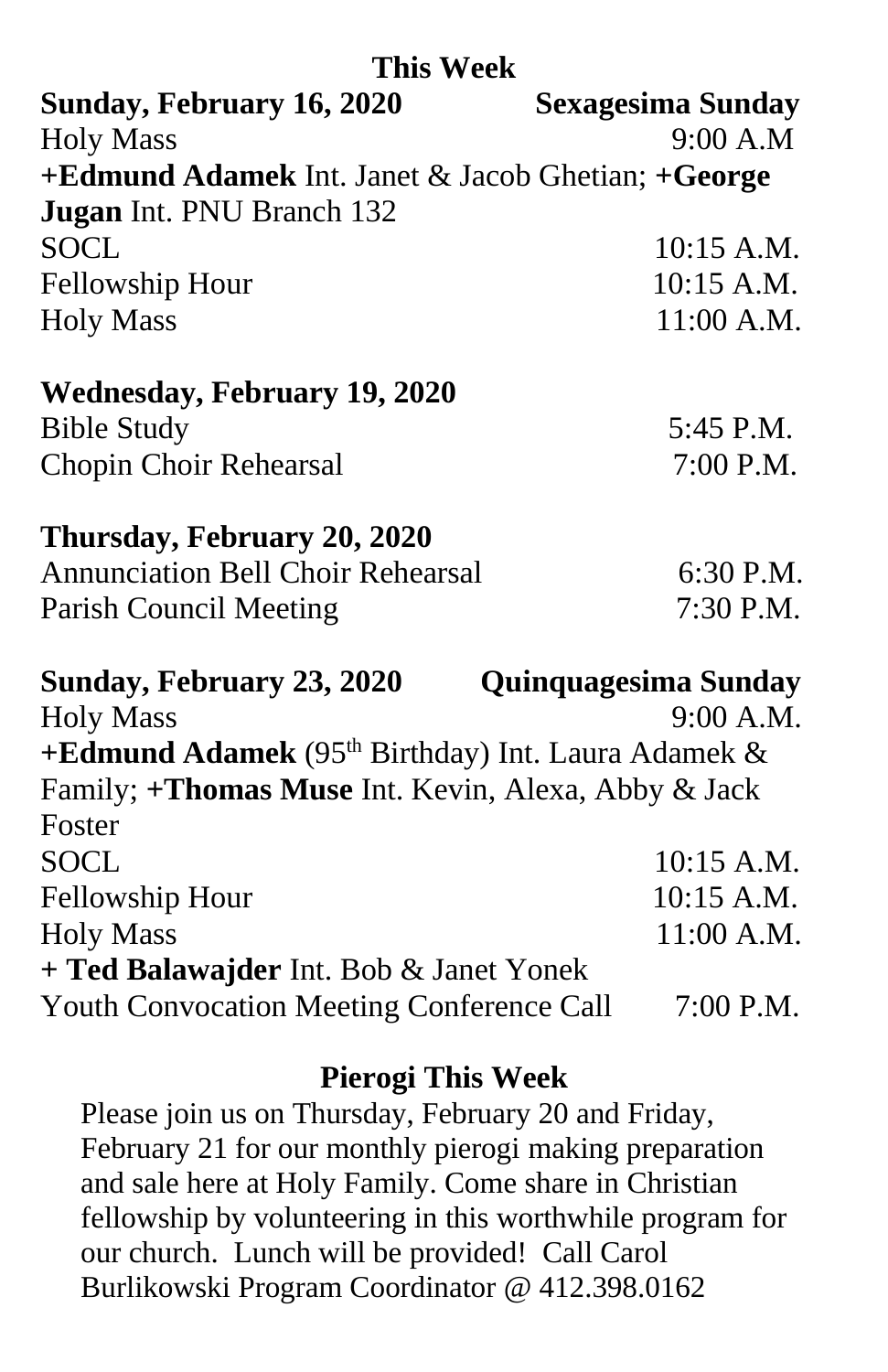## **Today's Sunday Ministry**

| 9:00 A.M.                       | 11:00 A.M.    |
|---------------------------------|---------------|
| Greeter: C. Trumpe              | A. Fioravanti |
| <b>Lectors: Red Team</b>        | B. Zaucha     |
| Ushers: J. Lawrence & L. Ruozzi | J. Wagner     |
| <b>Next Sunday Ministries</b>   |               |
| 9:00 A.M.                       | $11:00$ A.M.  |
| Greeter: M. Sleczkowski         | A. Fioravanti |
| Lectors: Yellow Team            | B. Zaucha     |
|                                 |               |

Ushers: T. Gibala & J.M. Parknavy J. Wagner

- 
- 

| E            | $\circ$ | K | A | O | L | C       | T       | $\circ$ | M       | <b>WICKED</b><br>EYE<br><b>TOOTH</b>                               |
|--------------|---------|---|---|---|---|---------|---------|---------|---------|--------------------------------------------------------------------|
| N            | C       | L | W | ٥ | R | R       | $\circ$ | в       | E       | <b>TUNIC</b><br><b>RESISTANCE CHEEK</b>                            |
| A            |         | E | Y | E | E | U       | $\circ$ | L       | Е       | LOVE<br><b>BORROW</b><br><b>CLOAK</b><br>NEIGHBOUR ENEMY<br>CREDIT |
| T            | N       | D | D | N | E | $\circ$ | T       | н       | т       |                                                                    |
| $\mathsf{s}$ | U       |   | E | V |   | B       | H       | $\circ$ | $\circ$ | $\ddot{\phantom{a}}$                                               |
| ı            | т       | M | ٥ | K | A | н       | $\circ$ | K       | ٥       |                                                                    |
| S            | Y       | L | O | M | ı | G       | H       | Е       |         |                                                                    |
| E            | C       | N | A | т | S |         | S       | E       | R       |                                                                    |
| R            | E       | C | н | K | E | E       | W       | н       | $\circ$ |                                                                    |
| $\mathsf{s}$ |         | N | U |   |   | N       |         | C       | E       |                                                                    |

## **Sexagesima Word Search**

## **Youth Community Project**

The youth are collecting travel toiletries for Witness Bags during this Pre-Lenten Season for the Intersection as part of the Future Direction's Community project for February. Baskets are downstairs with hopes of filling each of them with 25 items. Still needed are Band Aids, Neosporin, Cortisone Cream, Cotton Swabs, Listerine (travel size), Deodorants, Razors, Nail clippers and socks. Hopefully this can be an ongoing project with the parish.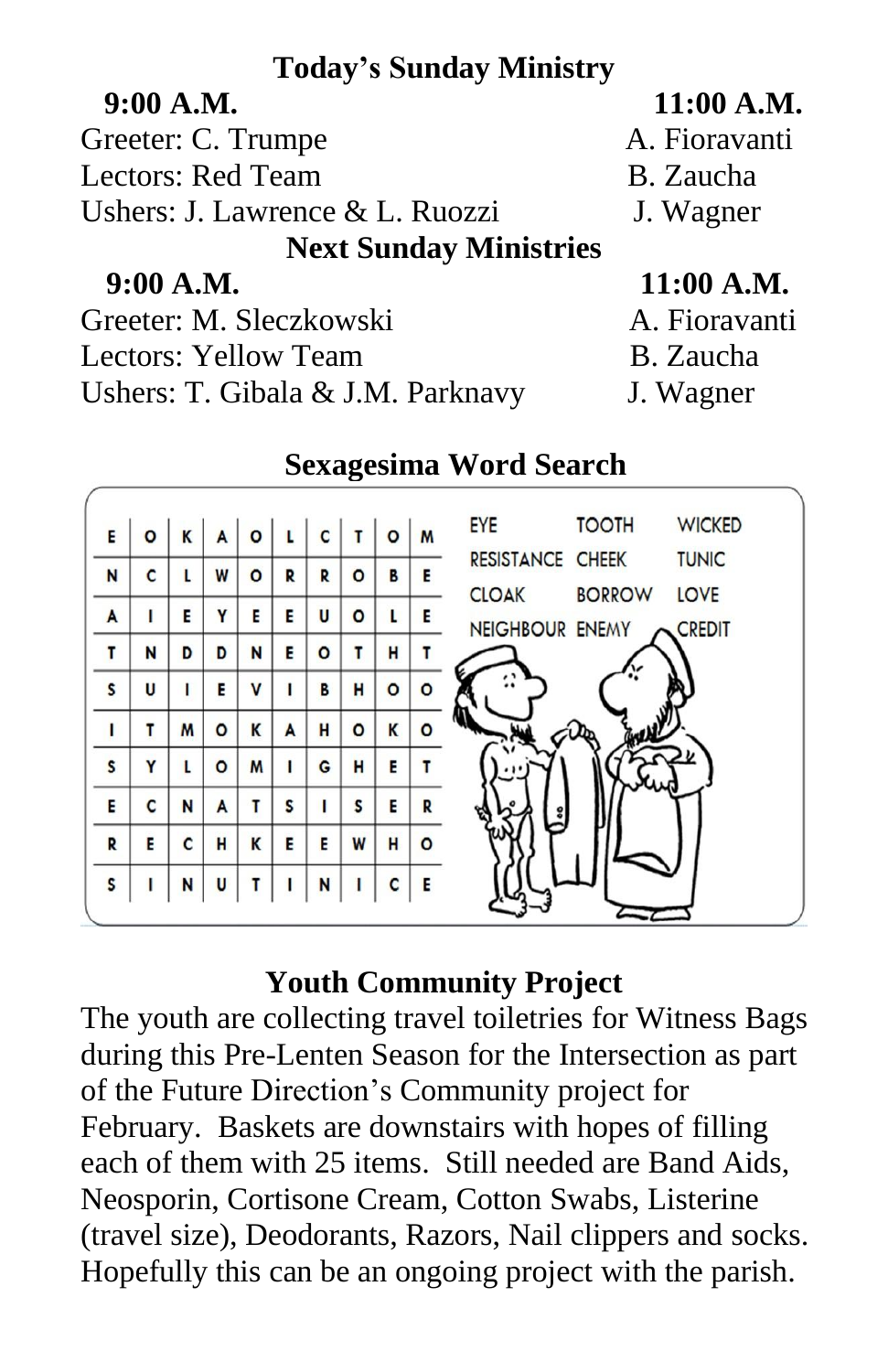

## **Daffodil Days**

Daffodil Days, a campaign of the American Cancer Society, has brought cheer and hope to thousands of people through the delivery of daffodils, a symbol of spring. Please support this worthy campaign by ordering daffodils. Judy Waskowicz has set up a table in the narthex with order forms which will be accepted through February 23<sup>rd</sup>. Delivery of the Daffodils will be March  $29<sup>th</sup>$ .

## **2019 Fair Share**



For those who would like a copy of their 2019 Fair Share offerings for tax purposes, please contact Fr. Bruce @ 412.276.5562 or email bsleczkowski@aol.com

## **Lent 2020**

The Holy Season of Lent begins Wednesday, February 26<sup>th</sup>. Ash Wednesday Mass will be 10 AM and Bitter Lamentations Pt 1 at 7:00 P.M. Ashes will be distributed at each service. Lenten Services are every Wednesday at 7 PM Bitter Lamentations and Stations of the Cross every Friday at 7 PM. A special Lenten Penitential Service Friday, March 13<sup>th</sup>; Scheduled readers for the Station of the Cross on February 28<sup>th</sup> Parish Council; March 6<sup>th</sup> SAMBS; March 20<sup>th</sup> YMSR; March 27<sup>th</sup> Choirs; April 3<sup>rd</sup> Acolytes, Sacristans, SOCL, Youth Club. Lent is a time of penitential reflection and all parishioners are expected to attend these special devotions in preparation for Easter. This year let all our Church family be present.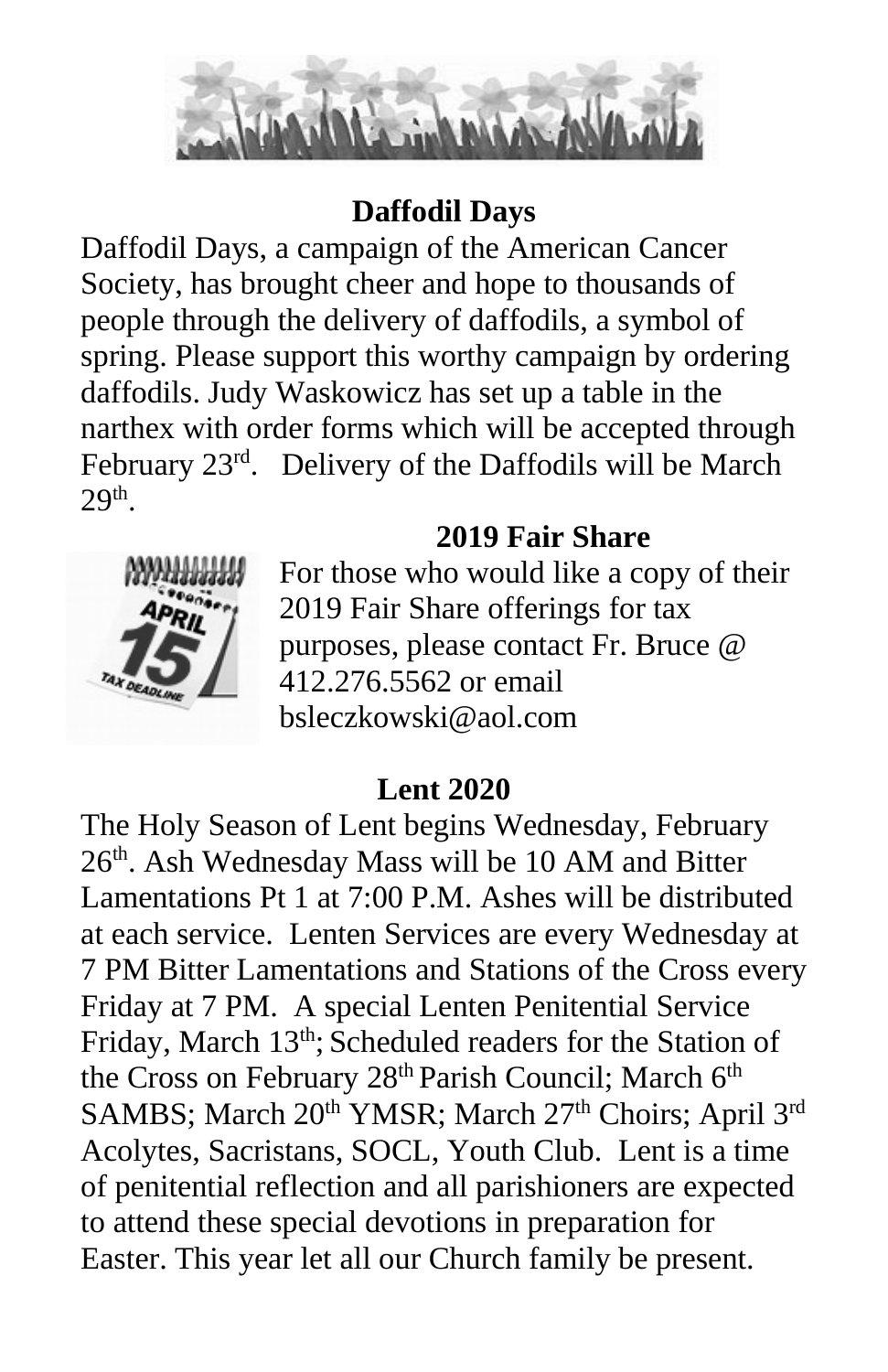## **"Discovering the PNCC"**

 $20<sup>th</sup>$  National Mission & Evangelism Workshop Friday, March 27<sup>th</sup> -Sunday March 29<sup>th</sup> Resurrection Parish, Temperance, MI The registration fee has been waived so that many people as possible may attend, to gain a better and deeper understanding and appreciation of our Church. Deadline for registration is Saturday, March 14<sup>th</sup>. Accommodations will be at the Quality Inn, Dundee, MI. Room rates \$69 per night plus tax. Call Quality INN directly @ 734.529.5240 Code Mission & Evangelism Workshop. Hotel rate expires February 26<sup>th</sup>. Our own David Kost will be presenting the Stewardship Session on Saturday. Registration forms and information can be obtained through Fr. Bruce. A request that a gift card from Sunoco Gas Stations or Walmart be brought and will be given to the local veterans through the Bedford Twp. Veteran Center.



**FAIR** 

Saturday, **March 21st**,

2020 \* Parish Hall \* 9 AM -3 PM

Crafters-Vendors-Chinese Auction

Kitchen: Wedding Soup, Haluski, Stuffed Cabbage

Baked Goods

*Hosted by Holy Family Youth Group*

#### **SAMBS NEWS**

Members are to pay their yearly \$15 dues by the next meeting. Also, SAMBS organization are always looking for new members. Meeting are the  $2<sup>nd</sup>$  Sunday every month at 10: 15 A.M.